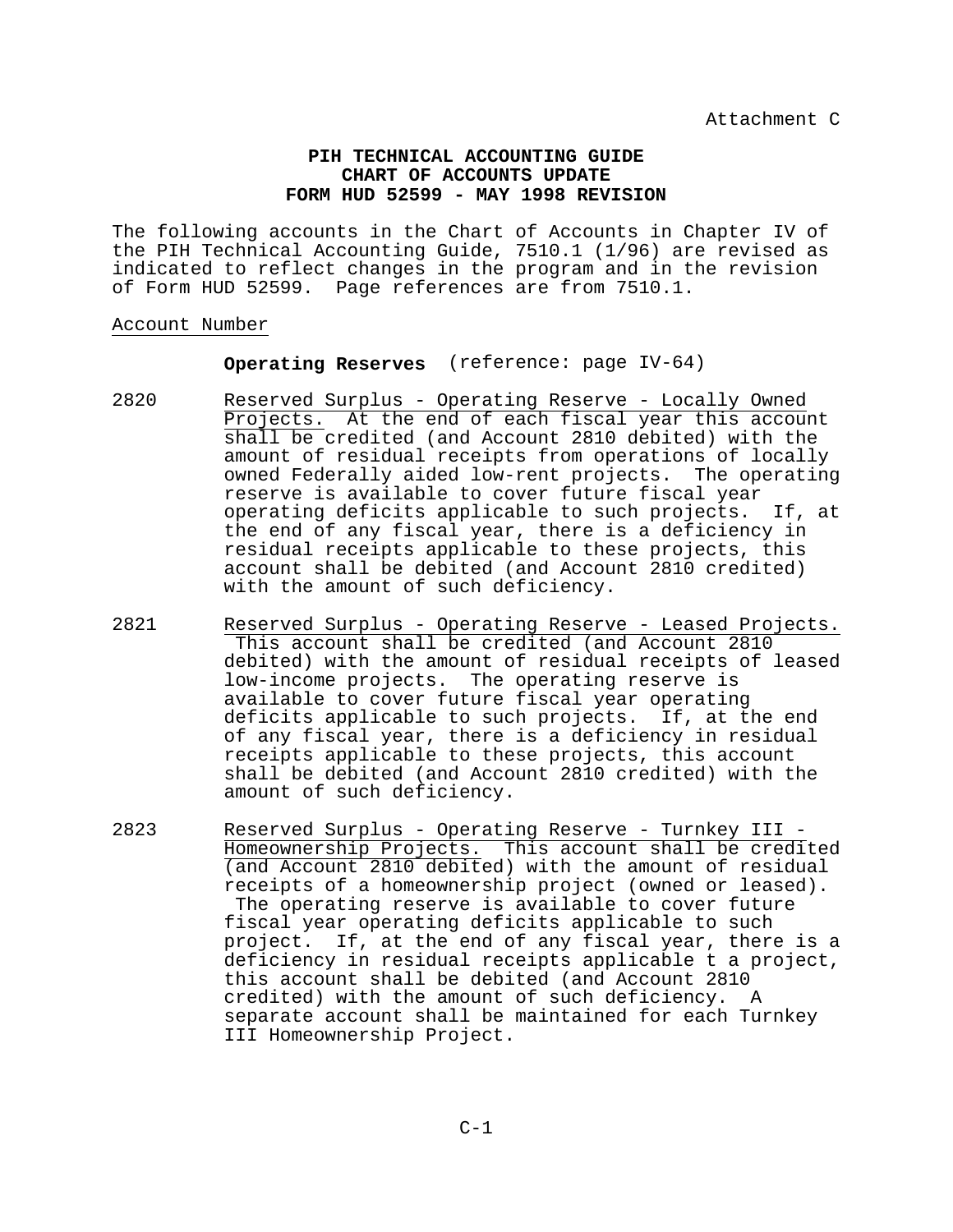## Account Number

Note: The Operating Reserve Accounts 2820, 2821, and 2823 are revised to eliminate the maximum/minimum requirements for the Account balance. Therefore, in any fiscal year that the deficiency in residual receipts on Line 760 of Form HUD 52599 exceeds the credit balance in the Operating Reserve Account, the Account will reflect a debit balance after the deficiency is recorded.

> If at the time of this revision in the account description, the Operating Reserve balance is zero because of a deficiency in residual receipts at the end of the preceding fiscal year, an entry should be made in the current fiscal year to debit Account 6010 and credit Account 2810 for the amount of the deficiency that would have been entered on Line 650 of Form HUD 52599 at the end of the current fiscal year.

**Provision For Reserves** (reference: pages !V-89/90)

- 7010 Provision for Operating Reserve Locally Owned Projects. Account Deleted.
- 7011 Provision for Operating Reserve Leased Projects. Account Deleted.
- 7013 Provision for Operating Reserve Turnkey III Homeownership. Account Deleted.
- Note: The Provision for Reserve Accounts 7010, 7011, 7013 are deleted because the elimination of the maximum/minimum Operating Reserve levels makes the use of these accounts unnecessary.

The amount calculated at fiscal year end on Line 760 (Residual Receipts) of the Form HUD 52599, Statement of Operating Receipts and Expenditures, will be the amount recorded as the increase (or decrease) to the Operating Reserve (Accounts 2820, 282l, 2823); the offsetting entry is made to Account 2810, Unreserved Surplus.